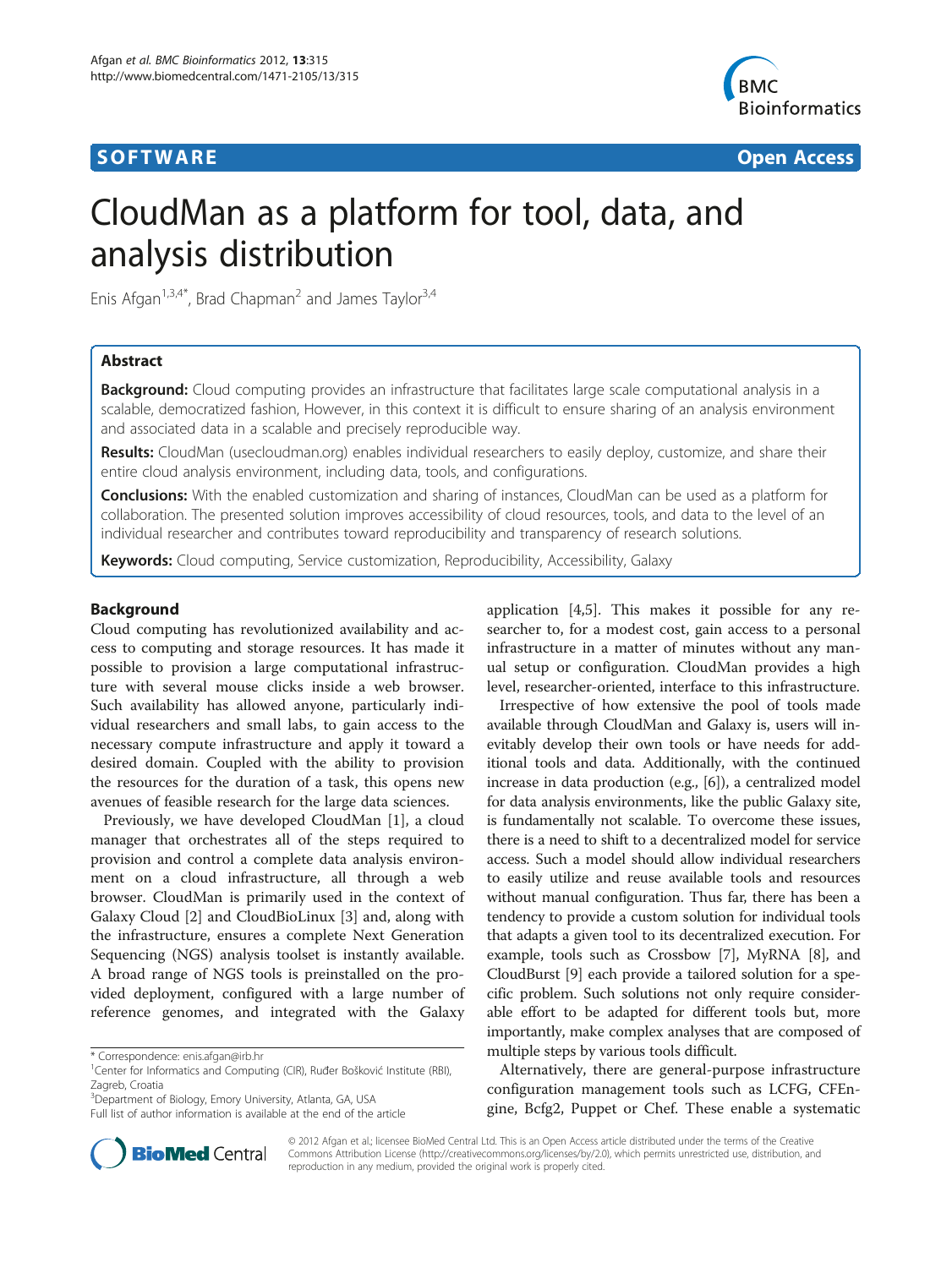#### Table 1 A list and an overview of the pertinent projects related to the cloud infrastructure management

| Cluster provisioning and management projects and tools                               |                                                                                                                                                                                                                                                                                                                                                                           |
|--------------------------------------------------------------------------------------|---------------------------------------------------------------------------------------------------------------------------------------------------------------------------------------------------------------------------------------------------------------------------------------------------------------------------------------------------------------------------|
| (Sun/Oracle/Open) Grid Engine<br>http://en.wikipedia.org/wiki/<br>Oracle_Grid_Engine | Enables a set of computers to be<br>composed into a compute cluster,<br>enabling user to submit compute jobs<br>via a unified interface. CloudMan is<br>currently using the most recent open<br>source version of Sun Grid Engine.                                                                                                                                        |
| Condor http://research.cs.wisc.<br>edu/condor/                                       | Enables high throughput computing<br>on distributed compute resources,<br>providing features such as job<br>dispatching and monitoring. We are<br>actively looking to integrate Condor<br>into CloudMan.                                                                                                                                                                  |
| Rocks http://www.rocksclusters.<br>org/                                              | Focuses on compute cluster<br>configuration and management with<br>no application-level integration (e.g.,<br>data sources, dependent tools, scaling)<br>or deployment bundling and sharing.                                                                                                                                                                              |
| OSCAR http://svn.oscar.<br>openclustergroup.org/                                     | Focuses on allowing users to install,<br>administer, and program a dedicated<br>compute cluster with a range of<br>installed packages, with the default set<br>of packages focusing on scientific<br>computing.                                                                                                                                                           |
| Cloud orchestration projects and tools                                               |                                                                                                                                                                                                                                                                                                                                                                           |
| Eucalyptus http://www.<br>eucalyptus.com/                                            | These are in many ways similar cloud<br>middleware projects enabling                                                                                                                                                                                                                                                                                                      |
| OpenNebula http://opennebula.<br>org/<br>OpenStack http://www.                       | Infrastructure-as-a-Service (laaS)<br>management of a compute<br>infrastructure or a datacenter. These<br>projects provide building blocks (e.g.,<br>virtual machines, block storage, object<br>storage, networking) for assembling<br>higher-level application services, as the<br>one described in this paper.                                                          |
| openstack.org/                                                                       |                                                                                                                                                                                                                                                                                                                                                                           |
| StarCluster http://star.mit.edu/<br>cluster/                                         | Enables a general-purpose compute<br>clusters to be easily deployed in the<br>AWS environment using the<br>command line. Although feature-full,<br>at the moment, StarCluster operates<br>only in the AWS context and provides<br>no notion of deployment sharing,<br>integration with specific applications<br>and data sources, or a graphical<br>management interface. |
| DeltaCloud API http://<br>deltacloud.apache.org/                                     | These provide a uniform API allowing<br>a standardized way of                                                                                                                                                                                                                                                                                                             |
| Libcloud API http://libcloud.<br>apache.org/                                         | programmatically communicating with<br>a range of clouds without needing to<br>differentiate between those. We have<br>and are exploring options of using<br>such libraries internally.                                                                                                                                                                                   |
| CloudInitD http://www.<br>nimbusproject.org/doc/<br>cloudinitd/                      | Enables a contextualization hook to be<br>made available in a given cloud<br>instance allowing one to customize<br>that particular instance at runtime by<br>providing explicit system-level<br>instructions that should be executed<br>by the system at boot time; such<br>functionality is an integral part of any<br>laaS cloud middleware.                            |

#### Table 1 A list and an overview of the pertinent projects related to the cloud infrastructure management (Continued)

| Server configuration management projects and tools |                                                                                                                                                                                                                                                                                                                                                                                                                                                                                                                                                                                                                                                                                                                                                                                                                                              |
|----------------------------------------------------|----------------------------------------------------------------------------------------------------------------------------------------------------------------------------------------------------------------------------------------------------------------------------------------------------------------------------------------------------------------------------------------------------------------------------------------------------------------------------------------------------------------------------------------------------------------------------------------------------------------------------------------------------------------------------------------------------------------------------------------------------------------------------------------------------------------------------------------------|
| Puppet http://puppetlabs.com/                      | These projects fall under the category<br>of resource configuration<br>management allowing one to provide<br>a detailed recipe that is retrieved by a<br>given machine from a predetermined<br>server at boot time. The recipe is then<br>executed allowing the given machine<br>to be configured as specified in the<br>recipe. The specified tools ensure the<br>recipe is properly executed and a<br>machine configured as instructed.<br>However, once configured, these<br>solutions do not focus on subsequent<br>user-level application management of<br>the infrastructure in a cohesive<br>manner (i.e., as a compute cluster, a<br>cooperative deployment, balancing<br>the workload, data persistence) and<br>thus represent a lower level of<br>interaction with the infrastructure than<br>what is described in our manuscript. |
| Chef http://wiki.opscode.com/<br>display/chef/     |                                                                                                                                                                                                                                                                                                                                                                                                                                                                                                                                                                                                                                                                                                                                                                                                                                              |
| LCFG http://www.lcfg.org/                          |                                                                                                                                                                                                                                                                                                                                                                                                                                                                                                                                                                                                                                                                                                                                                                                                                                              |
| CFEngine http://cfengine.com/                      |                                                                                                                                                                                                                                                                                                                                                                                                                                                                                                                                                                                                                                                                                                                                                                                                                                              |
| Bcfg2 http://trac.mcs.anl.gov/<br>projects/bcfq2   |                                                                                                                                                                                                                                                                                                                                                                                                                                                                                                                                                                                                                                                                                                                                                                                                                                              |

and mostly reproducible approach to configuring a set of machine images. However, besides needing to write the low-level deployment details, these tools do not provide infrastructure management options but focus on machine configuration. Tools such as StarCluster or cloudinit.d from Nimbus enable a set of underlying cloud resources to be managed as a unit. However, these tools require individual images to be manually and explicitly configured for use in life sciences, require use of command line tools, and work on only a single type of a cloud. Table 1 provides a more detailed overview of each of these projects and how those relate or differ from the topics described in this paper.

The goal of this work is to enable reuse of the generalpurpose infrastructure management and integrated tools provided by CloudMan. We have made it possible to customize each instance of CloudMan and, if desired, preserve those customizations. Such functionality makes it possible for a researcher to add their own tool to an instance and utilize it in conjunction with other existing tools. Similarly, a researcher can add or customize the data (e.g., reference genomes or analysis data) initially available on their instance. Once the customizations are done, it is possible to persist those changes and thus make them automatically available the next time a given cluster is started. As a result, custom and open-ended analyses can be composed with ease while utilizing the infrastructure management capabilities provided by CloudMan. Previously, it was possible to customize an instance of CloudMan but it was not possible to persist those customizations.

Instance customization allows an existing and field tested solution like CloudMan to be utilized for an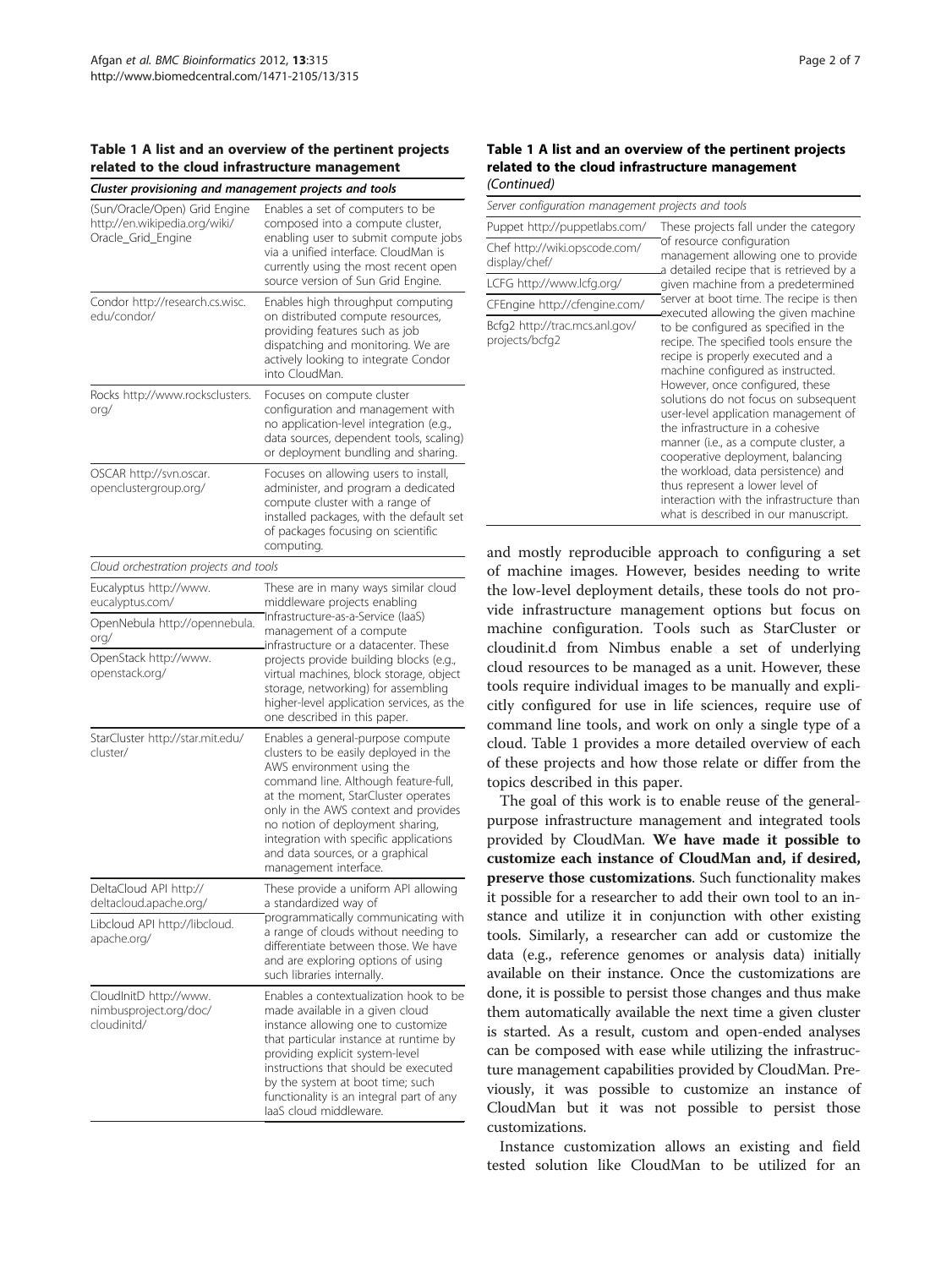individual researcher's novel analysis. However, customized instances must either be kept alive and accessible for others wishing to use those same tools or the effort of instance customization needs to be replicated by each researcher that would like to use the same tool or data. Either of these approaches may be prohibitively expensive in financial or human effort terms, limiting the potential impact of any given customization.

To foster a fully collaborative environment, CloudMan provides support for instance sharing. Each CloudMan instance can be shared as a point in time configuration (in terms of tools, data, and configurations) with individuals or made public. Once shared, a user can start their own instance of the shared CloudMan instance and all of the customizations performed on the shared instance will be automatically available on the derived instance. In addition to sharing instances whose tools have been customized, researchers can share instances that have had data uploaded and analyzed. This makes it possible to share partial or complete analysis environments, allowing multiple analysis directions to be considered in parallel as well as making published analysis methods and results fully accessible. In conjunction with the Galaxy application, this ensures complete reproducibility of an analysis. It is now possible to encapsulate the compute and data storage infrastructure, the tools, and configurations into a single, independent, and shareable unit.

With the described features, CloudMan can be utilized as a platform for tool, data, and analysis distribution. This alleviates researchers from having to install or configure their analysis environment before utilizing it; instead, tool owners can install and configure their tools, provide sample data, and share the customizations, allowing domain researchers to test and utilize their tools with zero systemlevel prerequisites. By combining the strengths of Cloud-Man, Galaxy and CloudBioLinux, this enables a new model of decentralized research focused on scalability and reproducibility.

## Implementation

The CloudMan platform is currently available for instantiation on the Amazon Web Services (AWS) cloud infrastructure as part of the Cloud Galaxy application [\[4,5](#page-6-0)] and with CloudBioLinux. Support for private and academic clouds based on OpenStack and OpenNebula middleware exists and requires custom deployment (e.g., via CloudBioLinux configuration scripts). An example of such a deployment is available on Australia's national cloud, NeCTAR, which is based on the OpenStack middleware. CloudMan itself is written in Python as a standalone web application and is open source licensed under the MIT license. The instructions on how to use all of the features of CloudMan and Galaxy Cloud are available at [http://usecloudman.org](http://www.usecloudman.org) while the source

code is available at [http://bitbucket.org/galaxy/cloud](http://www.bitbucket.org/galaxy/cloudman)[man.](http://www.bitbucket.org/galaxy/cloudman) Overall, features of CloudMan that make instance customization and sharing possible are rooted in the fact that each CloudMan instance is self-contained and a complete deployment is realized at runtime; Figure [1](#page-3-0) depicts these concepts.

## Instance customization

Each CloudMan deployment is characterized by a set of interconnected components that work in unison. At the infrastructure level, each instance is composed of a machine image, a configuration repository, and one or more persistent storage units [[10\]](#page-6-0).

The *machine image* represents a common denominator across all instances and contains all of the core software and libraries. Next, each instance has its own configuration repository that includes the source code for CloudMan itself, a boot-time contextualization script, references to the persistent storage resources (see below), and any application-specific configuration files. Through such a model, each instance is self-contained and customizable since it can be reestablished without external dependences. In the context of AWS, Simple Storage Service (S3) is used as the configuration repository and comparable object storage services for other cloud middleware.

Lastly, each instance is associated with persistent storage resources that store both data and applications available to the instance. Persistent storage resources are realized as a combination of data volumes and snapshots. In the context of AWS, these are the Elastic Block Store (EBS) volumes. In the context of OpenStack, these are Nova volumes. Tools that are used but not modified at runtime are stored on the snapshots. At instance runtime, those snapshots are used to create temporary volumes, which are attached to instances and used in read-only mode. These snapshots can be modified to include any desired tool. Such modifications are performed at the file system level and the process of adding a tool is the same as installing a tool on any other comparable system. Once modified, a new EBS volume is created and the instance configuration in the persistent configuration repository simply needs to point to the new snapshot and the instance will use it as part of its deployment. The process of persisting the custom cluster configuration has been integrated into Cloud-Man's web interface, thus simplifying and automating this process.

Similar to the tools, the reference data associated with an instance can be modified. An instance can be modified to include custom reference datasets or sample data to run a tool. Once stored on a volume, via the Cloud-Man interface, a snapshot of the volume is created and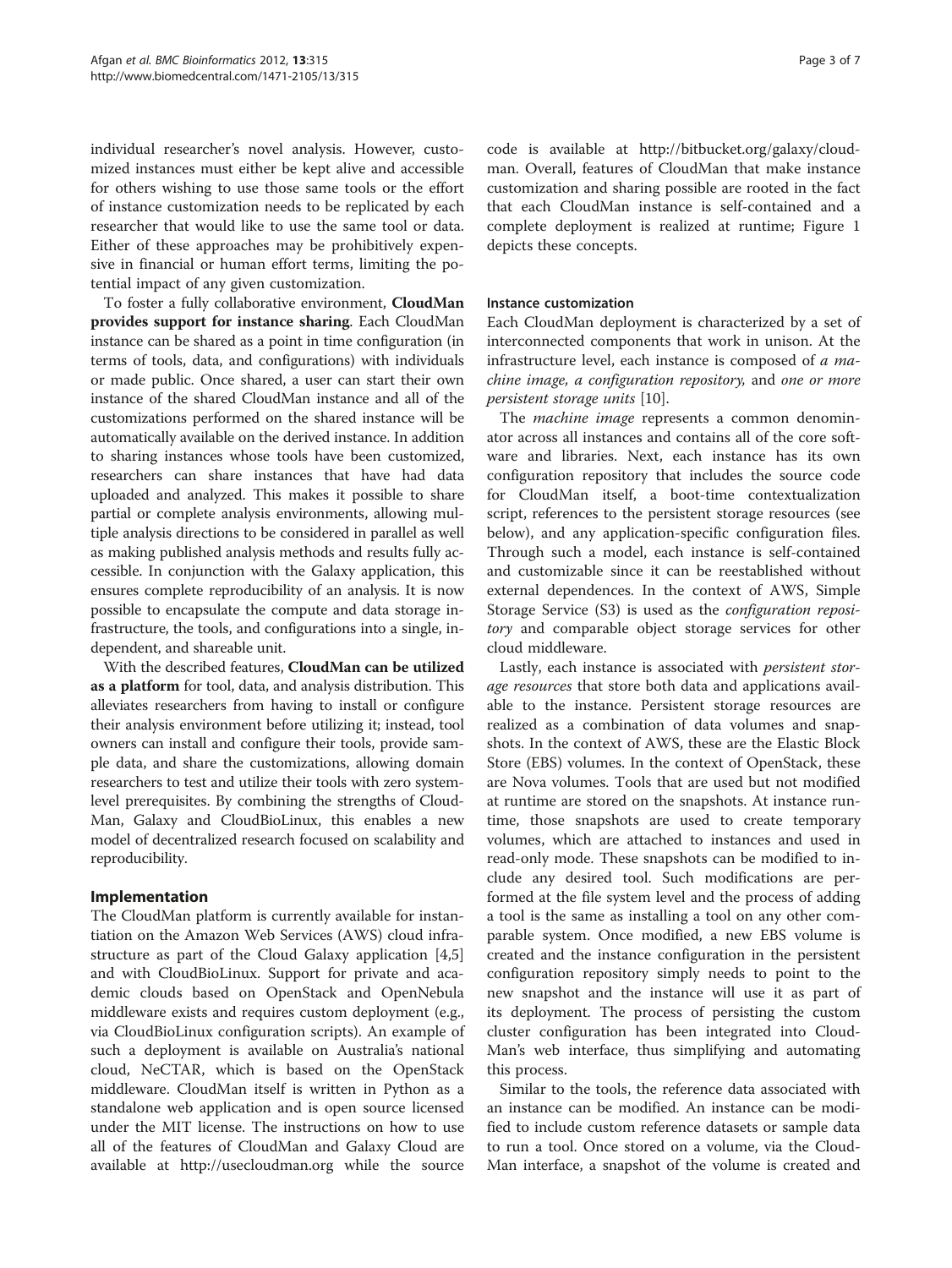<span id="page-3-0"></span>

the instance configuration modified to reflect the customization, making it available for future invocations.

#### Instance sharing

Instance sharing leverages the fact that each instance is self-contained and makes all of its configurations and data available for derived instances. CloudMan automates this process by creating a copy of the instance's configuration and adjusting permissions on shared objects like volume snapshots. Sharing is realized as a point-in-time snapshot of the configuration and data allowing an instance to be shared multiple times at different time points. Furthermore, each shared instance may have different access permissions set. A subtle but useful observation is that an instance can be shared with oneself, allowing exploratory customization or multiple data analysis paths to be undertaken while allowing simple reversal to a known instance state.

Once an instance is shared, it is assigned a time-point share string. The string is based on the cluster's bucket name and a time stamp when the share was created. When a derived instance is desired, researchers provide the share string during the initial cluster configuration of a new CloudMan instance. CloudMan will then create a new repository based on the shared configuration, starting all of the services that were configured on the shared instance. All of the data and customizations that were performed on the shared instance will be immediately available on the derived instance. However, the two instances are separate and no data is shared between those after instantiation.

The described instance sharing is currently functional on the AWS cloud. Instance sharing on other cloud middleware solutions that the CloudMan platform is compatible with (OpenStack, Open Nebula, and soon Eucalyptus), is technically not yet possible due to the currently available cloud middleware functionality. The conceptual architecture enabling instance sharing is sufficiently versatile and compatible with the general cloud concepts to operate in these different cloud models so it is primarily a matter of time before the functionality is added. Lastly, due to the many technical details (e.g., data transfer rates), and issues with compatibility between multiple cloud providers (e.g., infrastructure building concepts), instance sharing between isolated clouds is not currently supported but is planned.

## Results

To demonstrate the reproducible and collaborative nature of CloudMan, we prepared a shared instance containing a full exome sequencing pipeline for NGS data that is available on the AWS cloud. This instance demonstrates a fully automated pipeline which processes FASTQ formatted files directly off a sequencer and produces quality filtered variant calls, alignment files and summary metrics for sequencing, hybrid selection and variant calling.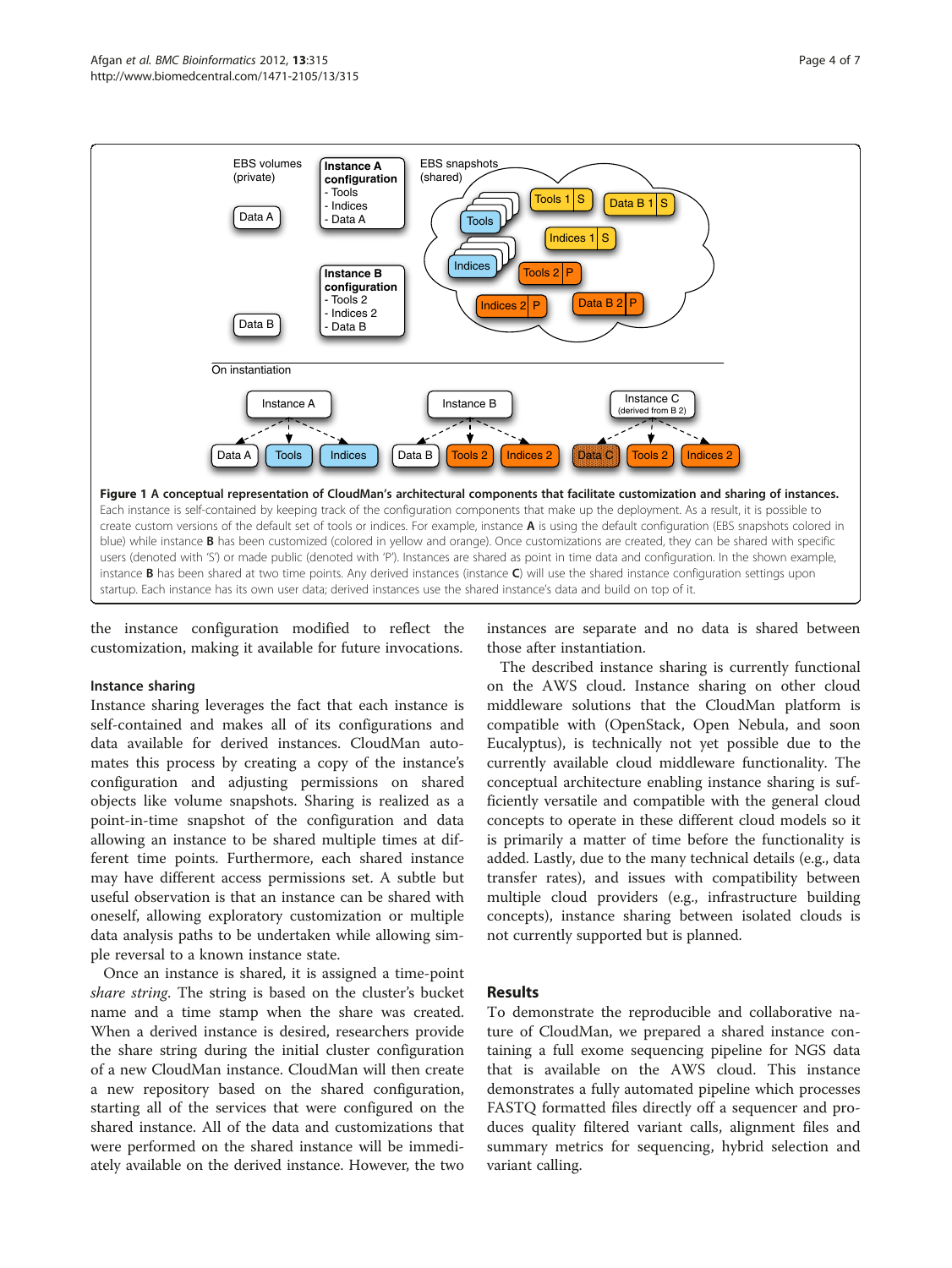The curated and shared CloudMan instance consists of two components: preinstalled software on the utilized machine image, and the analysis data on an Amazon EBS snapshot. The machine image consists of the preinstalled tools required to complete the pipeline and an automated analysis pipeline, written in the Python programming language. The CloudBioLinux distribution contains the necessary bioinformatics software: BWA for alignment, Picard [\[11](#page-6-0)] for BAM format file manipulation and analysis, FastQC [\[12\]](#page-6-0) for sequencing quality assessment, GATK [[13](#page-6-0)] for alignment post-processing plus variant calling, and snpEff [[14](#page-6-0)] for variant effect assessment.

The data volume attached to the CloudMan instance contains two FASTQ files that demonstrate the entire analysis process. The files are from an exome-targeted hybrid selection experiment, kindly provided by V. Mootha and S. Calvo (Broad Institute and the Center for Human Genetic Research at MGH). The processing pipeline performs alignment and variant calling, uploading resulting BAM alignments, VCF variant calls, and PDF summary files into a Galaxy Cloud instance for additional analysis.

The analysis pipeline [\[15\]](#page-6-0) coordinates the running of this software across a parallel SGE environment setup by CloudMan. Coupled with the ability to control the number of running instances using the CloudMan console, this allows researchers to readily scale up the analysis to handle large numbers of samples.

Configuration files allow customization of the entire pipeline and analysis process. So in addition to providing a framework for learning CloudMan's sharing capabilities, the image allows researchers to directly run their exome sequencing analysis starting with just FASTQ files. This ability to both share our analysis and also directly enable re-running or custom large-scale processing is a uniquely powerful feature of the CloudMan framework. The Cloud-Man wiki [[16](#page-6-0)] contains the instance ID for the latest version of this pipeline. This is a community-curated site that will serve as a central repository for publicly available CloudMan instances.

## **Discussion**

The proliferation of NGS technologies greatly increases individual researcher's ability to access vast volume of sequence data. Cloud computing, CloudMan, and Galaxy have made considerable strides in enabling researchers to perform large-scale custom analyses. Cloud computing provides on-demand access to compute and storage resources. CloudMan bridges the low-level infrastructure components offered by cloud providers and the highlevel services desired by researchers with wizard-guided compute cluster setup, automation of machine configuration, dynamic persistent storage, elastic resource scaling, and customizable, sharable instances. An instantly accessible cloud version of Galaxy eliminates many of

the setup and resource obstacles to establishing a webbased analysis platform.

In the rest of this section, we describe two scenarios that highlight the benefits of CloudMan's customization and sharing functionality.

## A platform for experimentation

With the ability to customize one's CloudMan instance, CloudMan has developed into a platform that allows reuse and promotes faster development of exploratory science. It reduces the entry level for cloud computing by combining community-developed tools with the ability to share customized analyses. Installing and configuring a tool on the CloudMan platform corresponds to that of installing a tool on any other (UNIX) machine. However, once installed, the extent in which the given tool can be utilized differs substantially: it is trivial to gain access to multiple compute nodes and execute the tool across those. Furthermore, the researcher does not need to be limited by the size and availability of the local system but can instead exploit parallel tools on multiple compute nodes. Unlike a locally available infrastructure, a cloud infrastructure boasts the option to utilize architecturally different types of worker nodes (e.g., high memory vs. fast CPU nodes) – simply start an instance of the cluster and choose a different machine type – CloudMan ensures all of the data and configurations are preserved. It is thus possible to empirically test the behavior and requirements of a tool while avoiding any complicated or repeated tool and environment setup. Overall, the ability to customize CloudMan instances eliminates the requirement for tool developers and users to own and maintain compute infrastructure while allowing full utilization of all the features cloud computing has made possible.

## A platform for collaboration

CloudMan's ability to share individual instances shifts the availability of a fully functional and accessible analysis solution from having to be provided by tool developers and system administrators to being within reach of individual researchers. For example, it allows for the following three sample scenarios to take place:

- A user installs and configures a tool, making it available in Galaxy Once this instance is shared, others may instantiate the exact configuration of the cluster, allowing them to utilize the added tool in a matter of minutes with no configuration or installation steps required. Moreover, depending on the researcher's needs, the size and type of the underlying infrastructure can simply be adjusted to match their current needs.
- A technician uploads some data, optionally performs initial analysis steps, and shares the instance.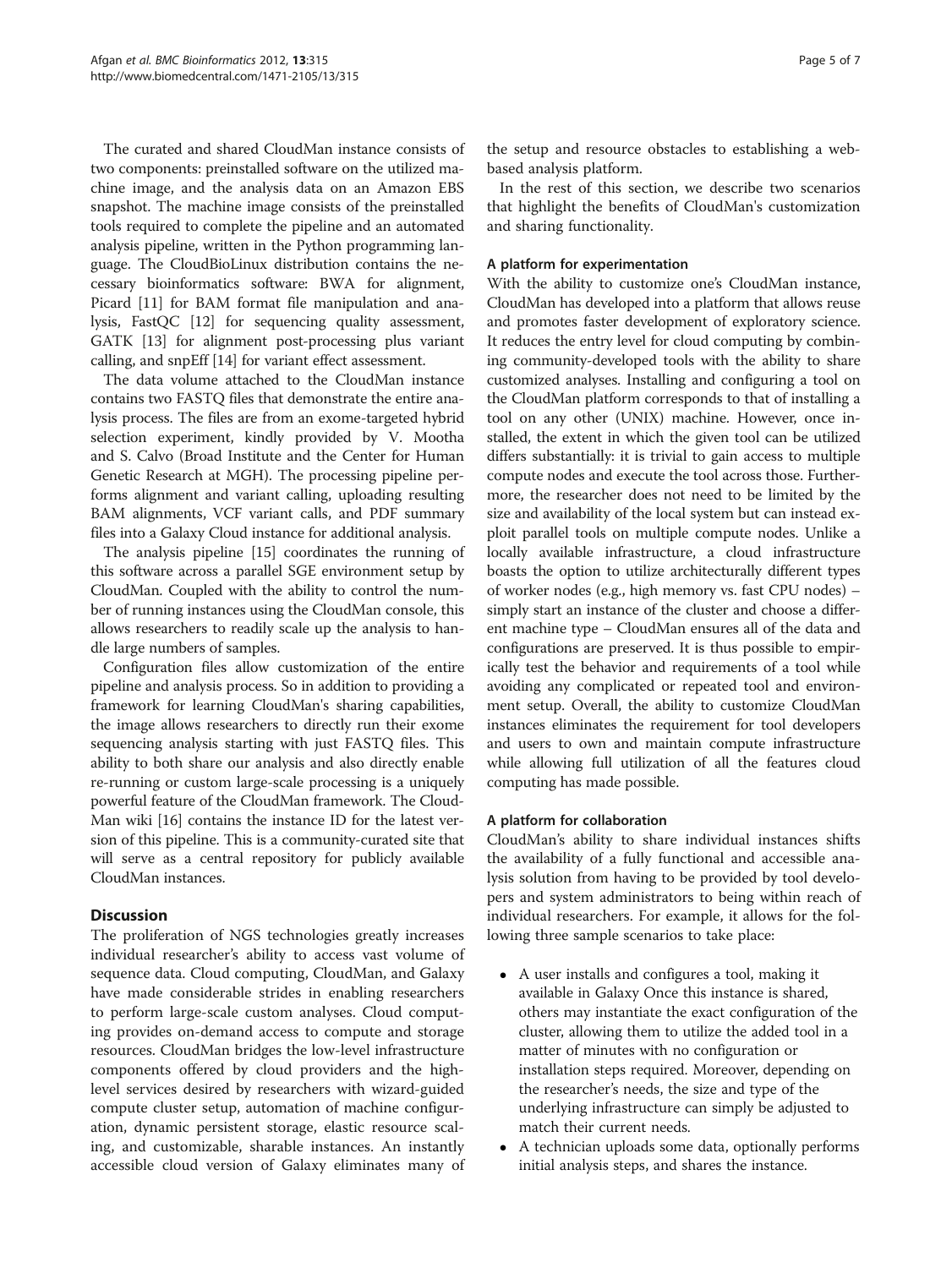

Bioinformaticians and bench scientists may now build on the existing data and analysis steps without having to upload the data again or perform the same initial steps, thus enabling and speeding up the data analysis process. In addition, multiple copies of the same instance may simultaneously be created, allowing different analysis steps to be undertaken in parallel.

 A researcher performs a complete analysis and, adds software and reference genome data. Once this instance is shared, its share string can be published as part of the analysis report, allowing others to instantiate the exact and complete version of the instance, including all of the customizations and the analysis data. As a result, without having to provision the resources or transfer the configuration environment to an accessible location, the analysis can be reproduced in its entirety.

Figure 2 shows the web interface that is used to create and instantiate shared instances. With the described functionality, CloudMan has grown into a platform for collaboration. This functionality has broader implications that reach much further than the above sample scenarios illustrate; for example, journals could require a CloudMan shared instance that includes the tools, configurations, and utilized data to be submitted as part of the paper itself. This would allow reviewers and other researchers to not only verify the bioinformatics results but also to instantly build on the same foundation. As a result, the CloudMan platform promotes accessible, transparent, and reproducible research while greatly simplifying many of the low-level details required to manage and maintain a compute infrastructure required to perform data analysis.

## Conclusions

As technologies such as cloud computing mature, it is essential to provide easy-to-use solutions that make them

accessible to researchers. With the growth in accessibility, there is also a need to minimize the amount of repeated effort required to establish custom analysis platforms. CloudMan ensures all of the low-level infrastructure management details are automated and abstracted from the user while making the underlying framework accessible for reuse. With CloudMan, a broad range of tools and reference datasets required for NGS analysis are made instantly accessible and available through Galaxy. Additional tools or data can then easily be added to individual instances while reusing all of the existing features. Once customized, a given instance can easily be shared with individual users or made public. Derived instances contain all the data and customizations that were performed on the shared instance while being independent of each other. This allows researchers to make tools, data, and analyses available and instantly accessible.

## Availability and requirements

- Project name: CloudMan
- Project home page: [http://usecloudman.org](http://www.usecloudman.org)
- Operating system(s): \*NIX
- Programming language: Python
- Other requirements: cloud infrastructure account (e.g., AWS, NeCTAR)
- License: MIT
- Any restrictions to use by non-academics: None

#### Abbreviations

AWS: Amazon Web Services; EBS: Elastic Block Storage; LCFG: Large Scale UNIX Configuration System; NGS: Next Generation Sequencing; S3: Simple Storage Service; SGE: Sun Grid Engine.

#### Competing interests

Authors have no competing interests in this project.

#### Authors' contributions

EA, BC and JT conceived the project, structured the conceptual plans, implemented the software, validated the functionality, and wrote the manuscript. All authors have read and approved the final version of the manuscript.